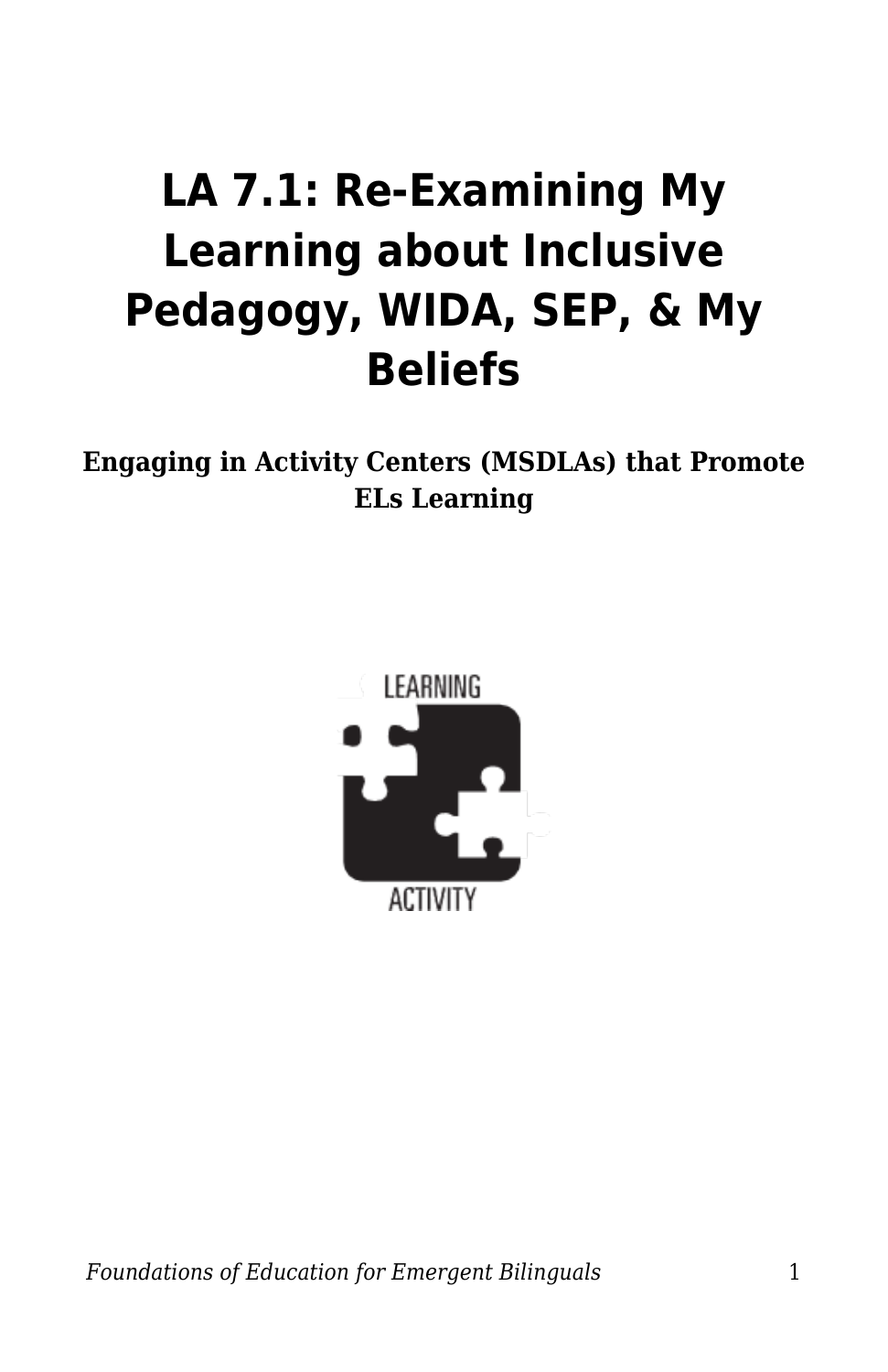| <b>Learning Outcome</b>                                                                                                                                                                                                                                                                  | Pedagogical<br>Intent                                                                                                                                                                     | <b>Student Position</b>                                                                                                                                                                                                                                                                                                        |
|------------------------------------------------------------------------------------------------------------------------------------------------------------------------------------------------------------------------------------------------------------------------------------------|-------------------------------------------------------------------------------------------------------------------------------------------------------------------------------------------|--------------------------------------------------------------------------------------------------------------------------------------------------------------------------------------------------------------------------------------------------------------------------------------------------------------------------------|
| Create a learning<br>environment that<br>is sensitive to and<br>is supportive of<br><b>English language</b><br>learner's cultural<br>identities,<br>language and<br>literacy<br>development, and<br>content area<br>knowledge.<br><b>Assessment: 25</b><br>pts.<br><b>TA: 90 Minutes</b> | Teachers can<br>recognize the<br>role of MSDLAs<br>in supporting<br>learners cultures<br>and language and<br>literacy<br>development as<br>they use MSDLAs<br>within their<br>classrooms. | <b>Students have been</b><br>introduced to the WIDA<br>standards and the<br><b>Inclusive Pedagogy</b><br>framework. They now<br>participate in MSDLAs<br>to learn from each<br>other and solidify their<br>understanding. This<br>activity will help them<br>as they develop their<br><b>Inclusive Pedagogy</b><br>portfolios. |

## **Instructions:**

**This activity is a Multiple Simultaneous Diverse Learning Activity. Pay attention as you participate to see how student groups work together to gain understanding of the objectives at each center. This kind of activity is very appropriate for teachers to use in their classrooms as they work with diverse populations.**

- 1. The class is divided into 5 groups. As you will be moving from center to center during the 90 minutes provided following the rotation chart.
	- a. Teacher Center: Instructional Conversation reviewing the Standards for Effective Pedagogy. Why are LLD and CA meta-goals, while JPA, CXT, and IC are meta-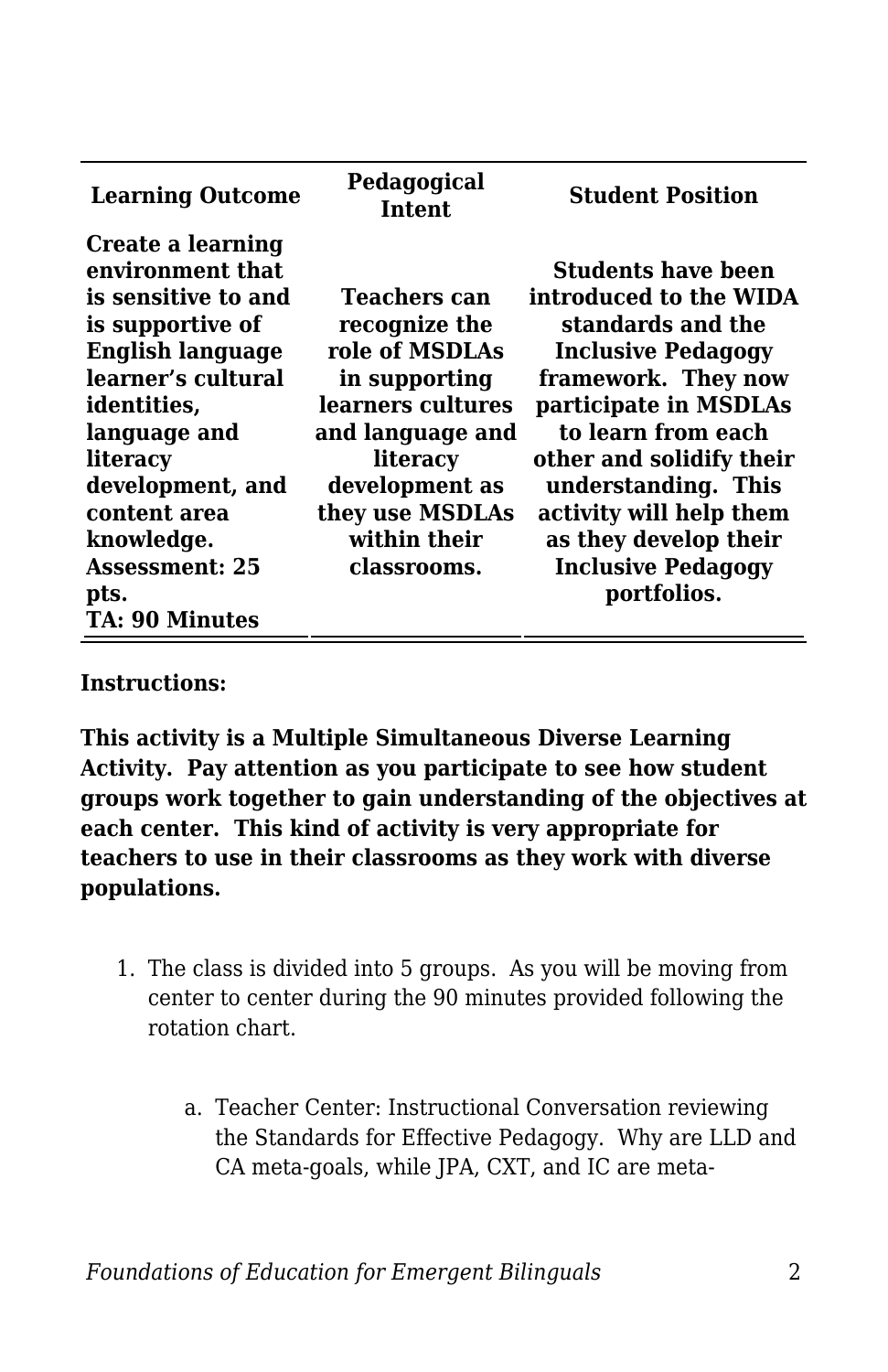strategies?

- b. Review the [WIDA standards](https://byu.box.com/s/woxqkipj4y87v7l5wrd1nw0quwbn524i) and explain the WIDA standard strand you created in HW 5.2.
- c. Review the Inclusive Pedagogy Standards of [Collaboration and Guiding Principles](https://byu.box.com/s/s7fma9rbmx45n76uh3erfjhis6w7ga3c). Use these worksheets to record your thinking: [Collaboration](https://byu.box.com/s/fvh391xeytchuvjemsmy85vesi5bqj8r) and [Guiding Principles](https://byu.box.com/s/ca8o2i1i915cz7c7gkaik9pf4y4nwyqh).
- d. Review the Inclusive Pedagogy Standards of **[Essential](https://byu.box.com/s/62jg92cdbhrc6nrvk3g4ft7euut3e9il)** [Policy and Critical Learning Domains.](https://byu.box.com/s/62jg92cdbhrc6nrvk3g4ft7euut3e9il) Use these worksheets: [Essential Policy](https://byu.box.com/s/3rbn530omf01x0jcksjazif7gbh8ji02) and [Critical Learning](https://byu.box.com/s/v7ikls2qyd5rmtrci4wup3f20vgiocnz) [Domains.](https://byu.box.com/s/v7ikls2qyd5rmtrci4wup3f20vgiocnz)
- e. Discuss your responses to the survey from HW 6.2 and the change in your learning across the semester.
- 2. There will be a debrief regarding MSDLAs and how they work. Be prepared to share your understanding of how to use them in instruction and how they can assist language learners to access learning.